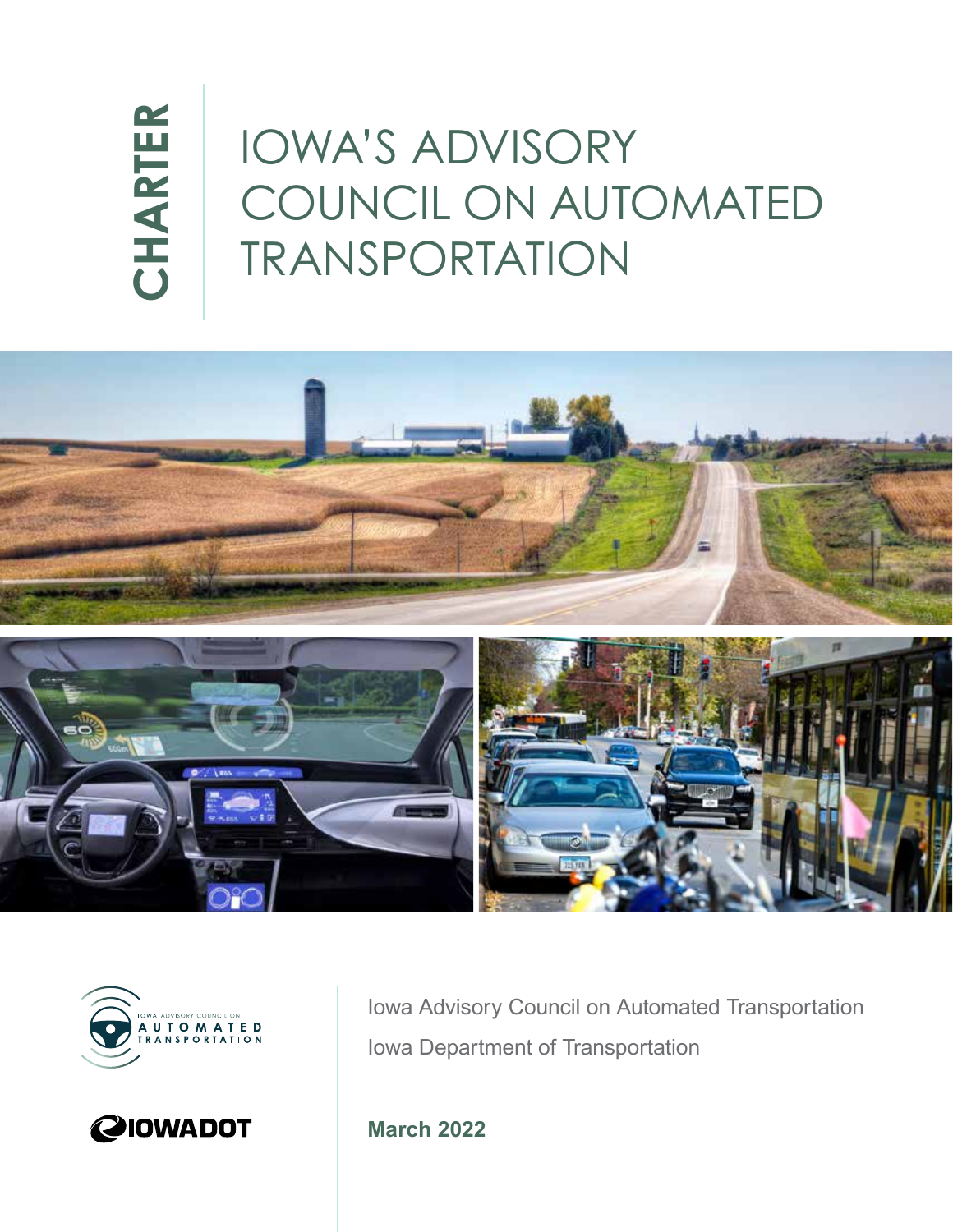# 1. PURPOSE

The Iowa Advisory Council on Automated Transportation is intended to increase roadway safety, personal mobility, and freight movement within the state of Iowa by advancing highly automated vehicle technologies. The Council shall provide guidance, recommendations, and strategic oversight of automated transportation activities in the state.

### **Vision Statement**

To create an AV-ready driving environment in Iowa for the safe movement of people and freight for a thriving Iowa economy.

### **Mission Statement**

Lead, coordinate, and enable the advancement of automated transportation systems in Iowa.

### 2. STRATEGIC GOALS

#### **The Council will focus on the following strategic goals:**

- Function as a catalyst and forum for automated transportation systems and automated vehicle (AV) technologies
- Discuss policy and strategies to further effective and successful research, development, testing, operation, and implementation of AVs in the state of Iowa
- Provide coordinated feedback on AVs to both public and private entities
- Promote testing and deployment and remove barriers
- Provide a forum for education and outreach on automated transportation systems and AVs

**Fulfillment of the Council's strategic goals will benefit all travelers in several ways:** 

- Improved cooperation and collaboration among partners regarding automated transportation, thereby better serving the public
- Expedited policy and resource alignment, improved transportation mobility, and a thriving economy
- Fewer crashes and safer highways for all Iowans and travelers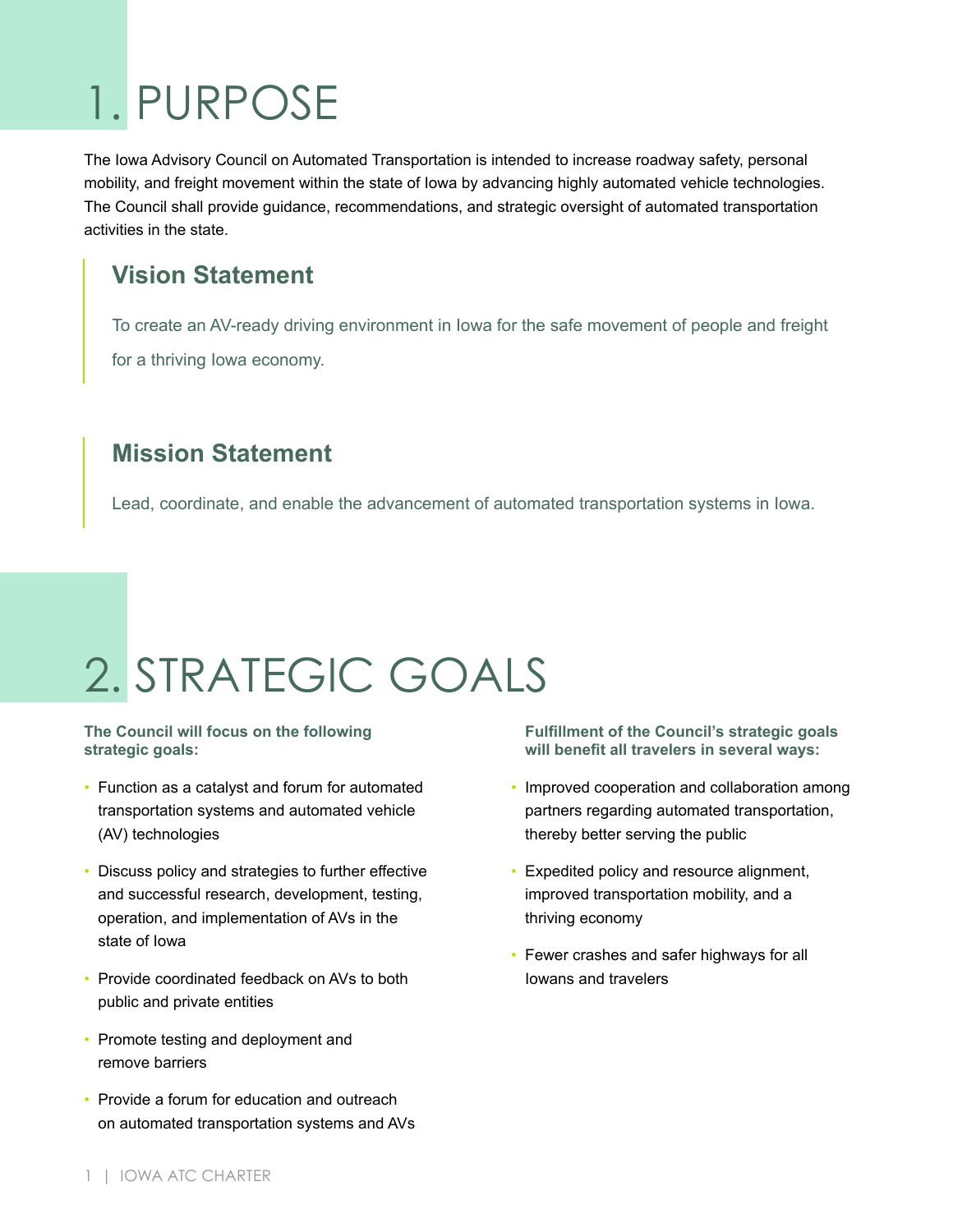### 3. SUBCOMMITTEES & WORKING GROUPS

Four subcommittees and two cross-cutting working groups, overseen by and reporting to the Council, will provide in-depth resources and insights on topics related the implementation of automated vehicle transportation and technologies. These subcommittees & working groups correspond to the six objective areas developed in the 2020 Iowa Automated Transportation Vision.



**Figure 1** ATC Strategic Objective Areas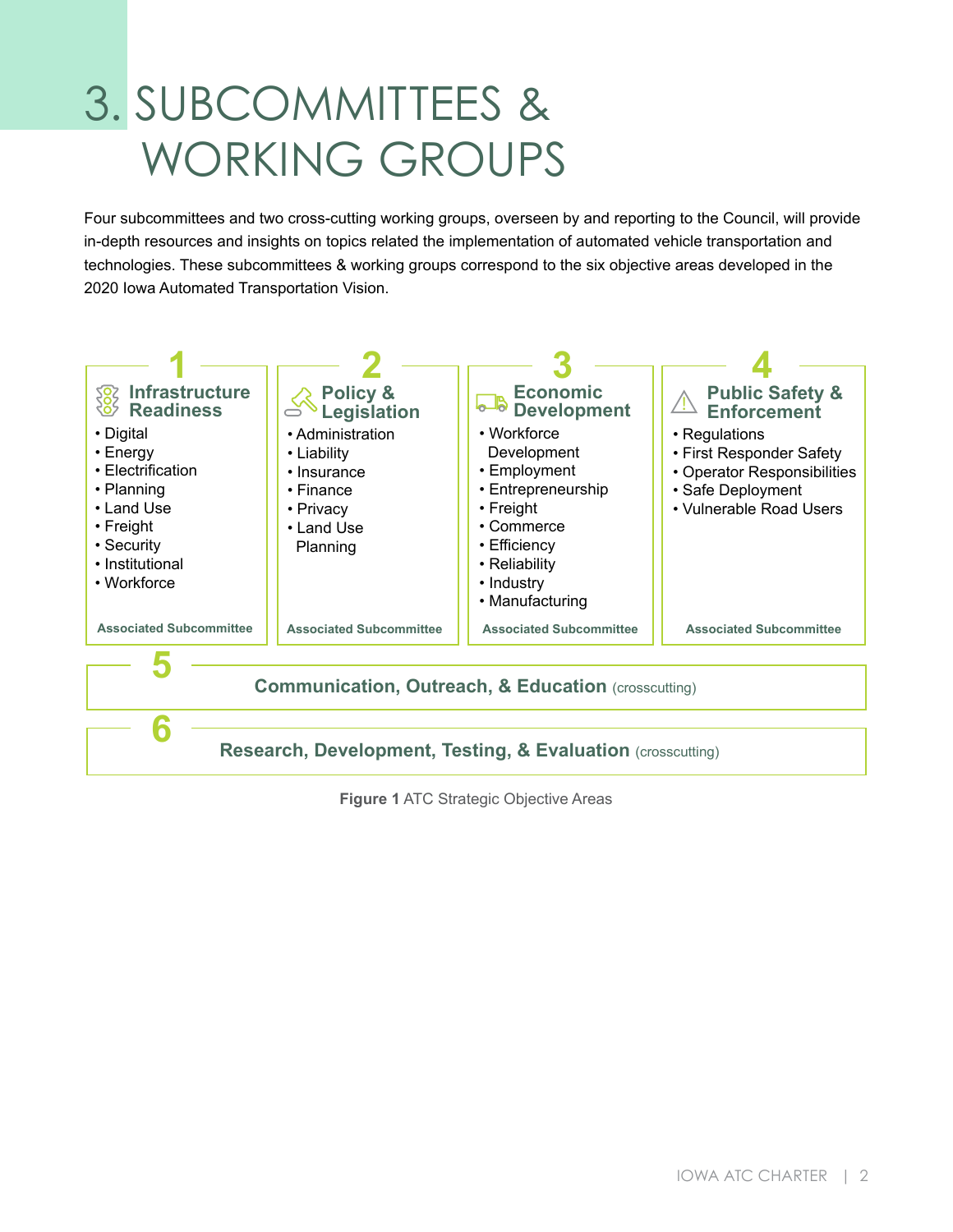### 4. MEMBERSHIP

The following table shows membership as of October 1, 2021.

| <b>Council Seat/Focus</b>                                                 | Department/Organization                                         | <b>Member</b>                                                                                                                                 |
|---------------------------------------------------------------------------|-----------------------------------------------------------------|-----------------------------------------------------------------------------------------------------------------------------------------------|
| Council Chair                                                             | Iowa Department of Transportation                               | Scott Marler, Director                                                                                                                        |
| Public Safety & Enforcement<br>Subcommittee Chair                         | Iowa Department of Public Safety                                | Nathan Fulk, Colonel                                                                                                                          |
| Economic Development<br>Subcommittee Chair                                | Iowa Economic Development Authority<br>& Iowa Finance Authority | Rick Peterson, Chief Operations Officer                                                                                                       |
| Infrastructure Readiness<br>Subcommittee Chair                            | lowa League of Cities                                           | Erin Mullenix, Research Director                                                                                                              |
| Policy & Legislation Subcommittee Chair                                   | Des Moines Area MPO                                             | Dylan Mullenix, Assistant Director                                                                                                            |
| Research, Development, Testing &<br><b>Evaluation Working Group Chair</b> | Iowa Department of Transportation                               | Peggi Knight, Director, Research & Analytics Bureau                                                                                           |
| Communications, Outreach,<br>& Education Working Group Chair              | Iowa Department of Transportation                               | Andrea Henry, Director, Strategic Communications                                                                                              |
| <b>Public Safety</b>                                                      | Iowa Department of Public Safety                                | Stephan Bayens, Commissioner                                                                                                                  |
| <b>Public Safety</b>                                                      | <b>Iowa Motor Truck Association</b>                             | Brenda Neville, Director<br>Delegate: Allison Meiners, Director of Safety &<br><b>Member Services</b>                                         |
| Economic Development                                                      | Iowa Economic Development Authority<br>& Finance Authority      | Debi Durham, Director                                                                                                                         |
| Economic Development                                                      | Des Moines Area Community College                               | Rob Denson, President                                                                                                                         |
| Economic Development                                                      | Technology Association of Iowa (TAI)                            | Brian Waller, Director                                                                                                                        |
| Economic Development                                                      | Iowa Association of Business and Industry                       | Mike Ralston, President                                                                                                                       |
| Infrastructure Readiness                                                  | Associated General Contractors of Iowa                          | Andy Warren, Executive Vice President<br>Delegate: Ron Otto, Technical Director                                                               |
| Infrastructure Readiness                                                  | Iowa Communications Network (ICN)                               | Randy Goddard, Director<br>Delegate: Eric Porter, Network Engineer                                                                            |
| Policy & Legislation                                                      | Iowa Department of Revenue                                      | Kraig Paulsen, Director                                                                                                                       |
| Policy & Legislation                                                      | <b>Iowa Public Transit Association</b>                          | Carl Lingen, Director                                                                                                                         |
| Policy & Legislation                                                      | Iowa Bicycle Coalition                                          | Mark Wyatt, Director                                                                                                                          |
| Policy & Legislation and<br>Economic Development                          | Freight Advisory Council                                        | Mike Steenhoek, Chair                                                                                                                         |
| Policy & Legislation                                                      | Iowa Insurance Division (IID)                                   | Doug Ommen, Commissioner<br>Delegates: Jared Kirby, Deputy Commissioner;<br>Travis Grassel, Actuary;<br>Chance McElhaney, Legislative Liaison |
| Policy & Legislation                                                      | Iowa State Association of Counties                              | Shane Walters, Board Member                                                                                                                   |
| Policy & Legislation                                                      | Iowa Department of Agriculture & Land Stewardship               | Colin Tadlock, Legislative Liaison                                                                                                            |
| Policy & Legislation                                                      | Iowa Department of Natural Resources                            | Kayla Lyon, Director<br>Delegate: Todd Coffelt, Legislative Liaison                                                                           |
| Research (University)                                                     | National Advanced Driving Simulator,<br>University of Iowa      | Dan McGehee, Director and Associate Professor;<br>Omar Ahmad, Deputy Director                                                                 |
| Research (University)                                                     | Institute for Transportation, Iowa State University             | Shauna Hallmark, Director and Professor;<br>Neal Hawkins, Associate Director                                                                  |
| Ex Officio                                                                | Federal Highway Administration, Iowa Division                   | Tim Marshall, Division Administrator<br>Dave Johnson, Deputy Division Administrator<br>John Gibson, Transportation Specialist                 |
| Ex Officio                                                                | Federal Motor Carrier Safety Administration                     | Shirley McGuire, Division Administrator                                                                                                       |
| Ex Officio                                                                | National Highway Traffic Safety Administration                  | Susan DeCourcy, Regional Administrator, Region 7                                                                                              |
| Ex Officio                                                                | American Association of Motor<br><b>Vehicle Administrators</b>  | Paul Steier, Director, Vehicle Programs                                                                                                       |
| Ex Officio                                                                | Iowa House                                                      | Vacant                                                                                                                                        |
| Ex Officio                                                                | <b>Iowa Senate</b>                                              | Sen. Chris Cournoyer (R)                                                                                                                      |
| Ex Officio                                                                | Iowa Senate                                                     | Sen. Zach Wahls (D)                                                                                                                           |